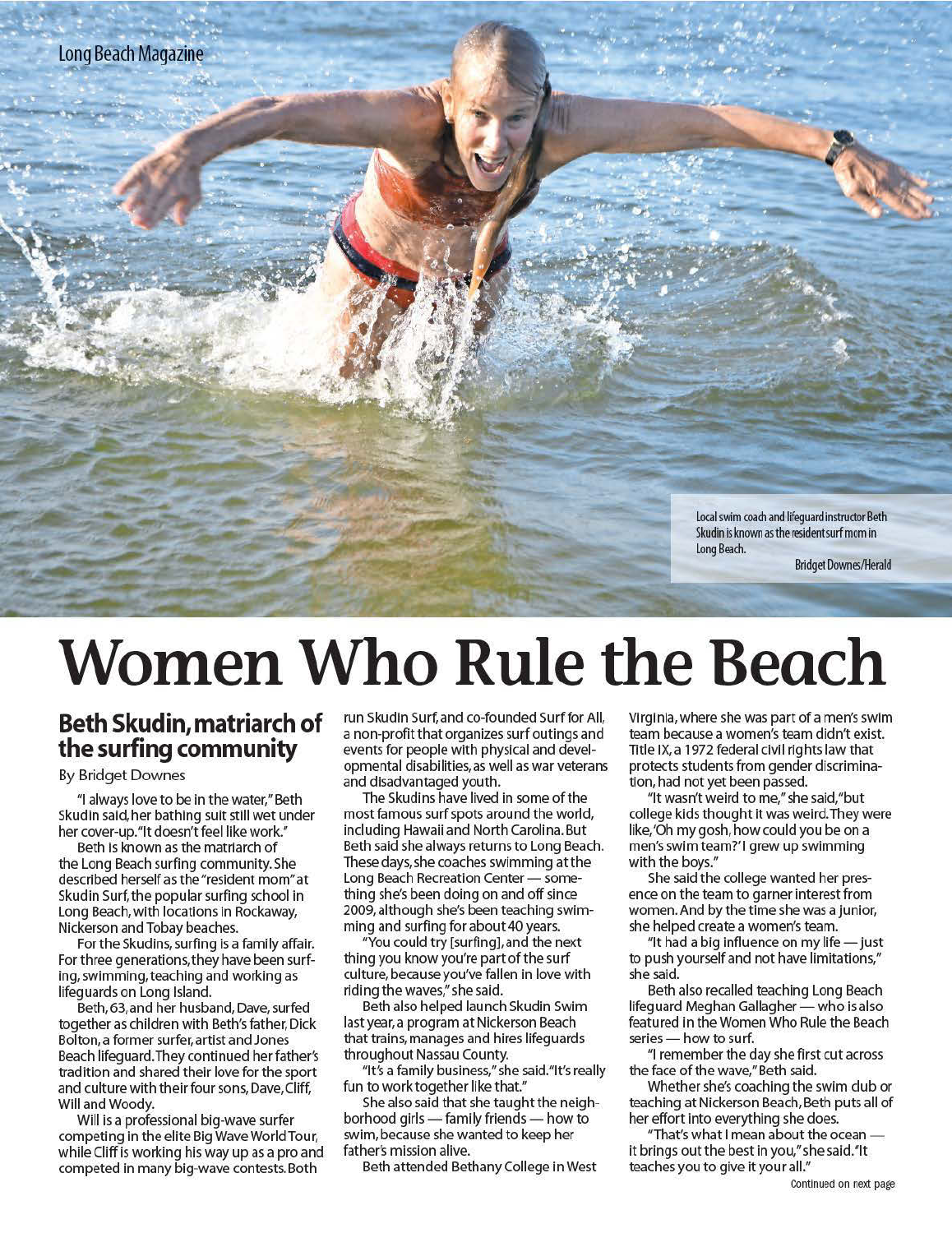## **Kara and Kim, bringing yoga to the beach**

By Bridget Downes

Feeling the wind in your hair, the sand between your toes and the warmth of the sun on your body.That's what you get when you attend a beach yoga session taught by Long Beach locals Kara Gumiela and Kimberly Pierson.

"It's like beach therapy," Gumiela said, "going to the beach for your healing."

What started out as a few people getting together on the beach spread via word of mouth and grew into an expanding community of yogis and reiki healers, or instructors trained in holistic energy healing.

The yoga instructors independently teach classes on the beach based on a weekly schedule posted on Instagram and Facebook.

 Gumiela,30,previously worked as a nanny for local kids.She said she got into yoga about five years ago when she decided running on the treadmill just wasn't cutting it.She started taking yoga classes at Synergy Fitness and fell in love with the calmness she felt after each session.

"After that, I was hooked," she said.

 Gumiela became a certified instructor and began teaching yoga at NewYork Beach Club in Atlantic Beach.

 "I always knew I could help people, and I knew I loved teaching children, and I was like, I want to become a yoga teacher because I want to make people feel good,"she said.

 Pierson,39,works as a teacher in Valley Stream and teaches yoga at Love Integration — a local yoga studio — and spends her summers leading guided meditation sessions over a backdrop of a beach sunset. She is a Reiki Master Healer, and incorporates mindfulness and pranayama breathing exercises into her teachings.

 "When I went to yoga, I felt better," Pierson said, recalling when the activity first piqued her interest."But I wanted to know more."

 She became certified three years ago, and said that yoga teacher training was an experience that helped heal her pain, both physical and emotional.

 "I became a different person after,when I came out,"Pierson said, adding that her training came at a difficult time in her life. She was suffering from chronic physical pain and her father died a couple of days before her training began.

 "My transformation was quick and fast," she said."I didn't know when I had signed up, that that was going to be my healing through one of the biggest tragedies of my life."

 The pair met at Love Integration after Gumiela took one of Pierson's classes.

They constantly encourage their students to step out of their comfort zones and try new things.

 "If it's uncomfortable,"Pierson said,"well, that's what yoga teaches you — how to be comfortable in uncomfortable situations."

They noticed that some people feel intimidated by a yoga studio and are more comfortable on the beach.



Kara Gumiela, left, and Kimberly Pierson lead yoga classes and guided meditation sessions on the beach. Bridget Downes/Herald

"It's like a sisterhood, and I just feel a bond,"Gumiela said.

 "That's what I think yoga is — the science of balance in the body, and mind and spirit,"added Pierson."What you learn in our classes — it's not just when you're on the mat — it's what you take off the mat."

#### **Jennifer Hanono, surfer, paddle-boarder and environmentalist**

By Elizabeth Thompson

"Working in the ocean has been such a positive experience for me, and I enjoy sharing that with people,"said Jennifer Hanono, a surfer,freediver and stand up paddleboard expert,who runs paddleboard lessons at Skudin Surf.

 Hanono,who is originally from the Five Towns, is now a Long Beach resident who has been surfing and paddleboarding for five years.

She said she has always loved the water, but her relationship with it actually started in Sweden, where she spent summers on the lake with her family when she was younger.

 When she moved to Long Beach, Hanono's experience with cold, fresh water helped her transition to ocean water, and she soon found she had an aptitude for stand up paddleboarding.

 "I like to think of myself as a well-round-



ed water woman,"she said."My relationship with the oceans has changed my life 100 percent.I am a healthier person because everything I do involves the ocean."

 In addition to being active in water sports, Hanono calls herself a "steward of the sea,"and she is also passionate about conservation.She is a member of the Surfrider Foundation, and she makes an effort to spread awareness about the dangers of single-use plastics like plastic straws, utensils, bags, food containers and cups that can be harmful to the environment.

Hanono also limits the amount of chemicals she uses in her daily life, and instead, she uses natural products and cleaners that get the job done without hurting the environment.

 She makes an effort to spread awareness about protecting ocean life and is involved in beach cleanups organized by Surfrider.

 "Once people fall in love with the water they want to protect it too,"Hanono said.

Jennifer Hanono, a self-proclaimed "water woman," teaches standup paddleboard lessons at Skudin Surf.

Christina Daly/Herald